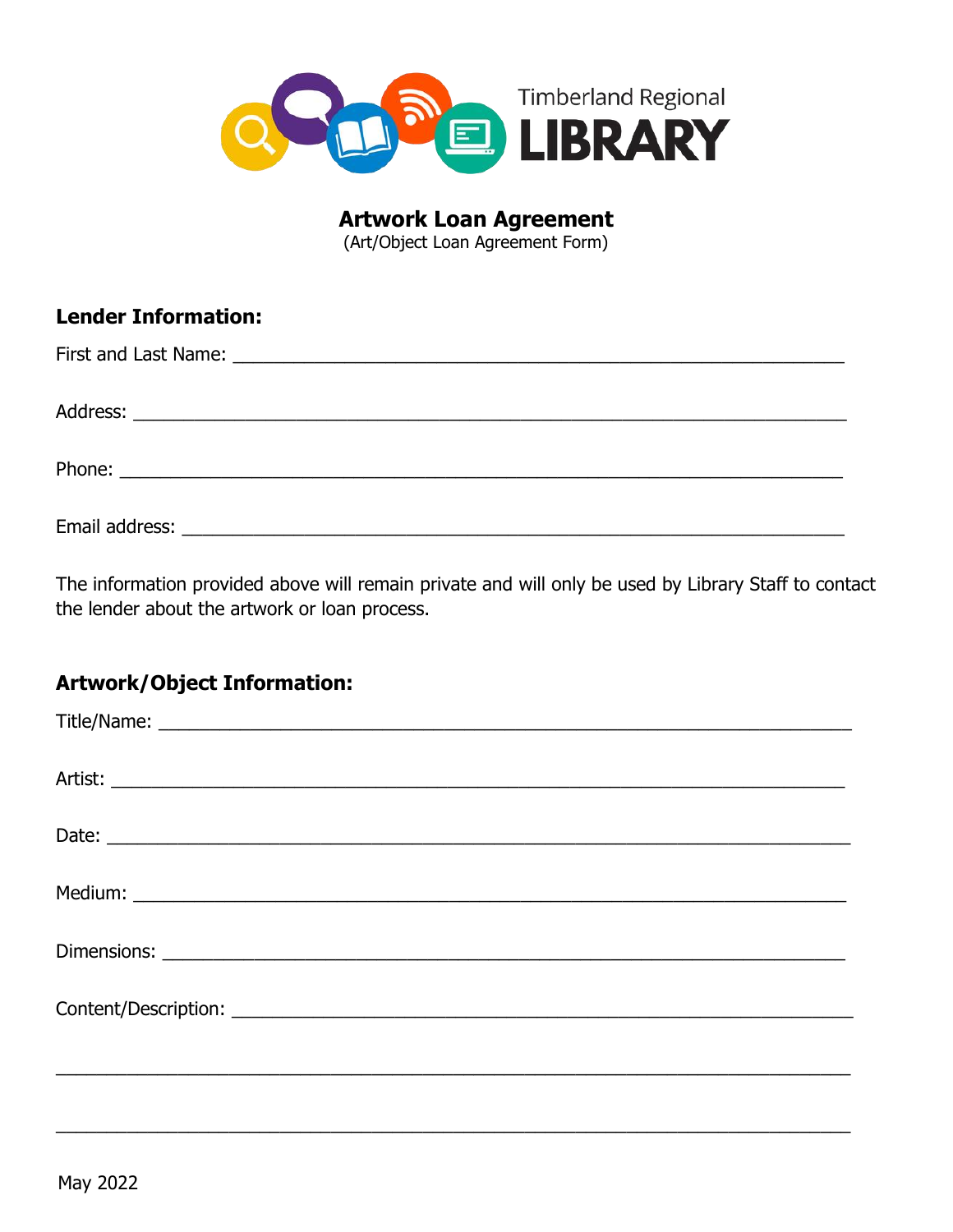## **Agreements:**

The \_\_\_\_\_\_\_\_\_\_\_\_\_\_\_\_\_\_\_\_\_\_\_\_ Branch of Timberland Regional Library will display the above-

described artwork from \_\_\_\_\_\_\_\_\_\_\_\_\_\_\_[date] to \_\_\_\_\_\_\_\_\_\_\_\_\_\_\_\_\_\_\_[date].

The Library will be in possession of the artwork beginning \_\_\_\_\_\_\_\_\_\_\_\_\_\_\_\_\_\_\_\_\_\_ [date].

The lender agrees to retrieve the artwork no later than  $\lceil \frac{1}{2} \rceil$ 

Timberland Regional Library (TRL) provides no insurance coverage for items on loan. The Artist further understands and agrees that TRL's responsibilities are strictly limited to exercising reasonable care in hanging and removing the works of art submitted. The Artist expressly waives any claims for damages against Timberland Regional Library, its Board of Directors, employees, volunteers and agents for any damage, loss, or theft of the works of art submitted. The Artist further agrees to hold harmless and indemnify Timberland Regional Library, its Board of Directors, employees, volunteers, and agents from any claims for damages with respect to the works of art submitted.

Please select one option:

I do  $\Box$  OR I do not  $\Box$  have insurance on my artwork that covers it when it is on loan.

Please select one option:

| I do $\Box$ OR I do not $\Box$ allow the Library to affix a temporary barcode sticker on the artwork as |
|---------------------------------------------------------------------------------------------------------|
| an additional security measure.                                                                         |